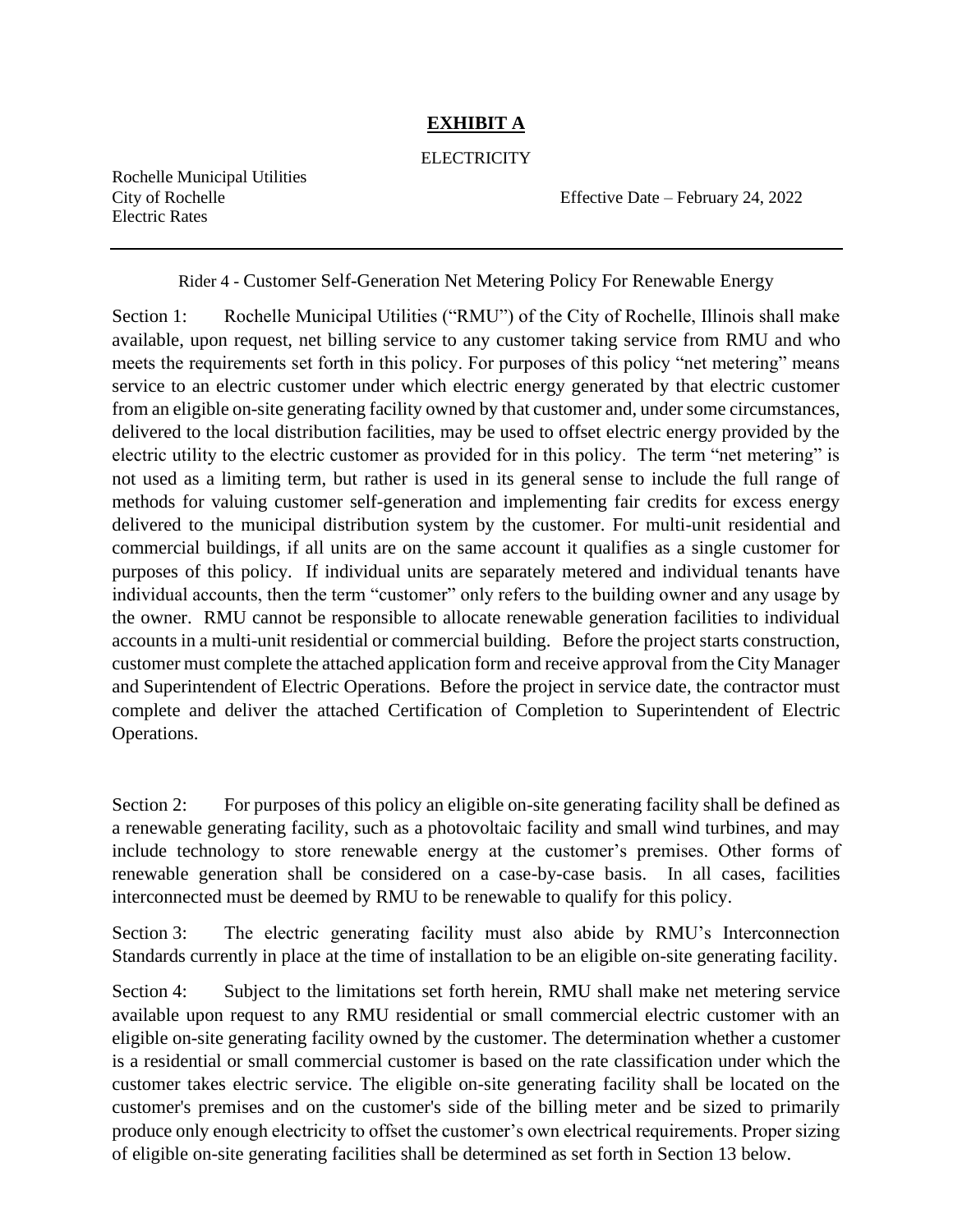Section 5: Any request for net metering service by a customer that is not a residential or small commercial customer shall be considered on a case by case basis. The decision with respect to such facilities shall be made by the City Manager based on potential impacts to the distribution system or portions thereof and to the property of other customers of RMU. Customers that do not qualify for net metering service under this Policy shall be permitted to interconnect and selfgenerate as required by and in accordance with the Federal Energy Regulatory Commission's rules under the Public Utility Regulatory Policies Act (PURPA) on a case by case basis.

Section 6: Notwithstanding the provisions in Section 4, RMU reserves the authority to withhold, deny or delay approval of the interconnection of proposed on-site generating facilities and of net metering service hereunder if the operation of the facility would be unsafe or pose a risk of adverse impacts to the distribution system or portions thereof or to the property of other customers of RMU. RMU shall withhold approval for only so long as is reasonably necessary to remedy the risk of adverse impact. RMU shall only deny approval if the adverse impact cannot reasonably be remedied or if the customer refuses to meet all applicable State and local safety and electrical code requirements or refuses to provide for payment of the costs of the improvements to the facility or the system that are required to accommodate the otherwise eligible on-site generating facility. RMU shall not be required to make unscheduled improvements to its distribution system or portions thereof to remedy the situation causing the delayed or withheld approval unless the customer agrees to pay for the reasonable costs thereof. Likewise, RMU may require a customer with an approved on-site generating facility that has been installed and begun to operate to suspend operations of the facility if it becomes unsafe or causes adverse impacts to the distribution system or portions thereof or to the property of other customers of RMU, and such suspension shall be in place only so long as is reasonably necessary to remedy the adverse impact. RMU may require the customer to disconnect the on-site generating facility from the distribution system in serious situations.

Section 7: [This Section left blank intentionally.]

Section 8: (a) Energy generated by the customer-owned generator during the billing period may supply all or a portion of the energy required by the customer's load. The customer shall be credited for excess energy delivered by the customer to RMU at the meter from the approved onsite generating facility.

(b) For eligible on-site generating facilities that were approved and in service on or prior to the effective date of the 2022 revisions to this Policy, the following credit method shall be used to determine excess energy credit until April 30, 2032: For any energy generated by the customer in excess of the energy required by the customer's loads for a given billing period a credit shall be carried forward to the customer's next billing period.

For all other eligible on-site generating facilities, and after April 30, 2032 for the above-referenced customers, the following credit method shall be used to determine excess energy credit: For energy delivered by the utility to the customer at the meter, as reflected in the meter reading, shall be billed at the appropriate utility full retail energy rate. For any excess energy generated by the customer from an approved on-site generating facility and delivered by the customer to the utility at the meter, as reflected in the meter reading, a credit shall be created and applied to the customer's bill based upon the lesser of the full retail energy rate for the customer class and the avoided cost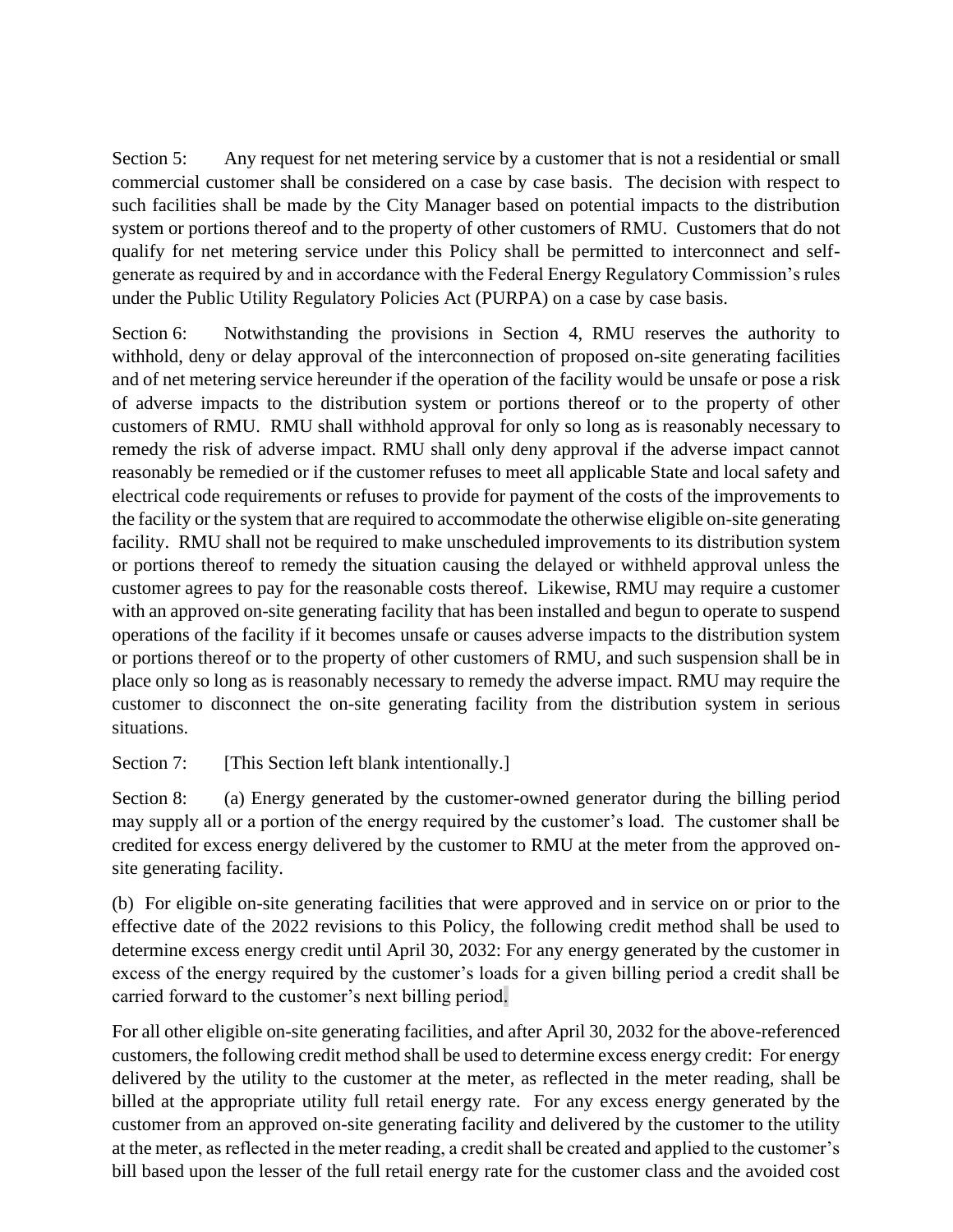of energy. Avoided cost shall be determined as set forth in Section 12 below. RMU shall install an appropriate meter to measure both the energy delivered by the utility to the customer at the meter and the energy delivered by the customer to the utility at the meter from the approved onsite generating facility.

(c) Credits from electric energy delivered to the municipal distribution system by the customer shall be used to offset usage based electric energy (kWh) charges only. No such credits shall be applied to, and the customer shall remain responsible for, (i) taxes, fees, and other charges that would otherwise be applicable to the net amount of electric energy (kWh) purchased by the customer from RMU or consumed by the customer, and (ii) other charges to the customer under any other rules, regulations or rates that are not based on per kilowatt-hour (kWh) charges, including but not limited to, basic service charges, customer service charges, facilities charges, demand charges, kVAR charges, transformation charges, taxes and assessments billed on other than kWh basis, rental fees, and late fees.

(d) RMU shall carry over any unused credits earned and apply those credits to subsequent billing periods to offset usage based electric energy (kWh) charges only for electric energy supplied to the customer by RMU until all credits are used or until the end of the annual period. The annual period shall end each year on December 31; provided however, for new net metering customers with generating facilities installed during an annual period, the annual period shall end on December 31 of the following year. At the end of the annual period or in the event that the customer terminates service at the service location with RMU prior to the end of annual period, any remaining credits in the customer's account shall expire and no credit or payment shall be due to the customer for such expired credits. In the event of termination of an account qualifying for net metering under this policy, any outstanding credits are surrendered. No credit or payment shall be due to the customer for such surrendered credits. Under no circumstance will credits for excess energy transfer to a new customer at the service location after the customer's service with the RMU terminates.

Section 9: Any costs RMU incurs associated with the interconnection of generating facilities by a customer, including but not limited to changes in metering (to include installation of a bidirectional meter), or other physical facilities, whether on the customer's premises or a reasonably necessary upgrade to the municipal distribution system or a portion thereof that is not on the customer's premises, shall be borne by the customer seeking to install or for whom the generating facility was installed; provided however that such costs shall be capped at \$200 to each qualifying customer interconnecting facilities of 10 kW or less. For those facilities greater than 10 kW that are deemed to qualify under this policy, all costs associated with the interconnection of the generating facility shall be borne by the customer seeking to install or for whom the generating facility was installed. Costs assessed under this Section shall be demonstrable and cost-based. Such costs shall not include or be based on reduced sales by or lost revenues to RMU associated with net metering service.

Section 10: [This Section left blank intentionally.]

Section 11: RMU shall develop such documents as needed to implement this policy and any customer applying for or taking service hereunder shall execute all appropriate documents.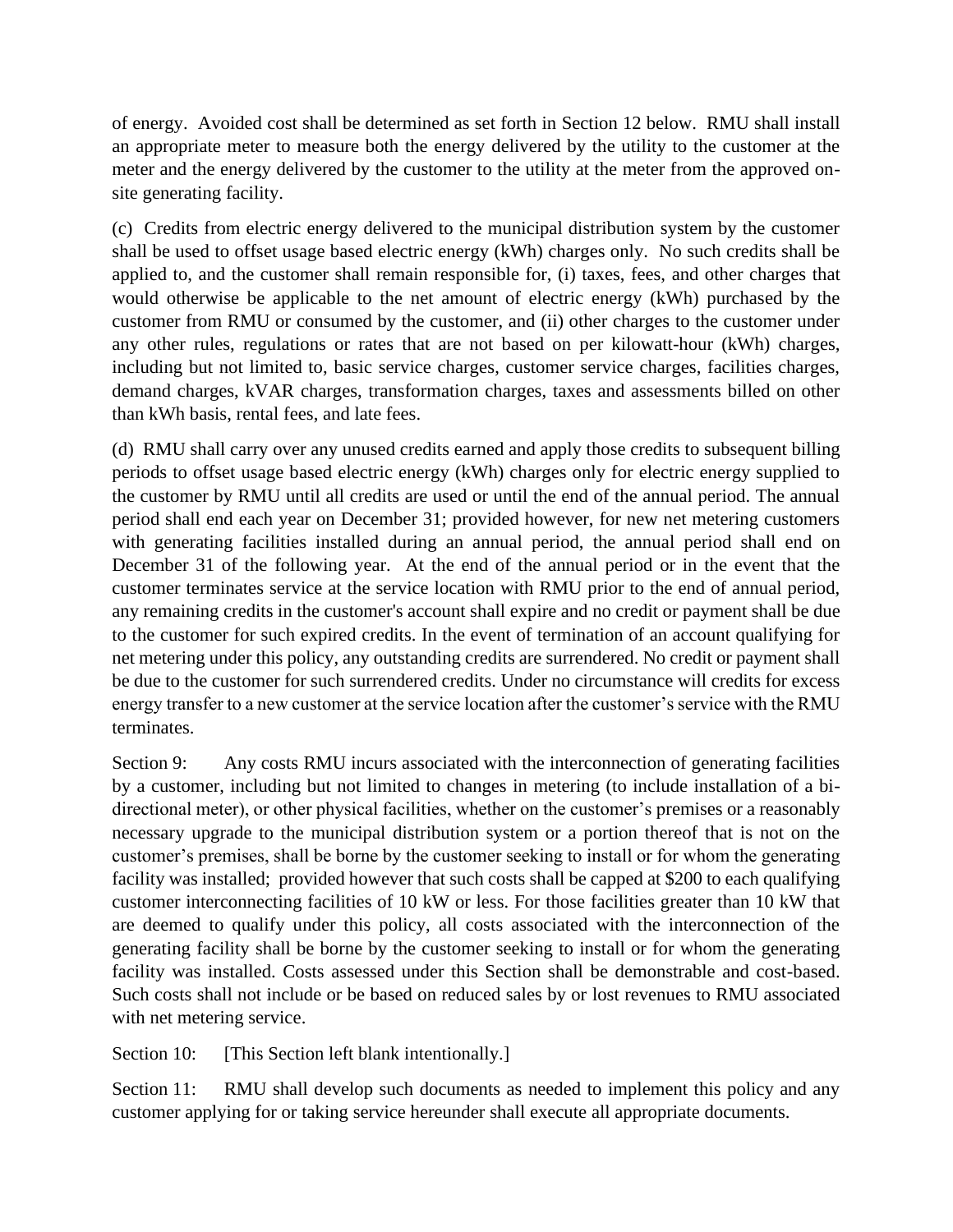Section 12: For on-site generating facilities that were approved and in service on or prior to the effective date of the 2022 revisions to this Policy, "avoided cost" shall be deemed to be the average cost in cents/kWh billed to RMU by its wholesale power supplier for the previous month until April 30, 2032. For approved on-site generating facilities that are placed in service after the effective date of the 2022 revisions to this Policy, and after the expiration of the legacy period in the forgoing sentence on April 30, 2032, for all approved on-site generating facilities, including currently existing facilities, "avoided cost" shall be determined based on the sum of 1 and 2 below:

- 1. The rate in cents per kWh as published and approved annually by the governing body of RMU based on the calculations and recommendation from RMU's electric rate consultants and as published and approved by the municipal city council. Such rate shall be approved annually in a public meeting. The rate shall take into consideration the following:
	- a. Historic real time pricing of prior calendar year of energy in the wholesale market as valued at the locational marginal pricing (LMP) for that location as defined by the appropriately located Regional Transmission Organization (RTO),
	- b. Solar-weighted LMP: The simple average of the LMP weighted using Solar Weighting. Solar weighting is the expected production of each hour of a typical solar installation as determined using the National Renewable Energy Laboratory (NREL) System Advisory Model (SAM) as may be amended from time to time.
	- c. Capacity value: Appropriate RTO capacity price with solar factors applied for average system peak times
	- d. Transmission Value: Appropriate RTO transmission cost recovery with solar factor applied for average peak times
- 2. The rate in cents per kWh as calculated by RMU for the avoidance of distribution system losses.

Section 13: The maximum size in kilowatts<sub>AC</sub> of the eligible on-site generating facility for an individual customer service location in the rate categories identified in Section 4 shall be determined as follows:

The installation of a renewable generating facility under this Policy is intended to supply all or a portion of the customer's own usage of electricity. Therefore, in order to be approved, a renewable generating facility must be properly sized so as not to exceed the customers expected annual usage based on the customer's current energy needs. It is also important to the customer that the generating facilities are properly sized because the credits under this Policy for excess energy delivered to the distribution system expire if not used within the time period established in this Policy. As part of the interconnection application, customer's energy usage will be analyzed using 36-months of historical energy usage (if available) in order to calculate the customer's expected annual usage. If a customer provides documentation specifying why the usage has increased over that time, such as home renovation/addition or installation of electric heating or an electric vehicle charging station on the premises, then the previous 12-month period shall be used to determine the average for the expected annual usage. If the applicable months of data are not available for an individual customer, the average usage amounts by other similar customers of RMU, as determined by RMU, shall be used to set the expected annual usage. If facilities are allowed for customers in other rate classes, the right-sizing shall be determined on a case by case basis.